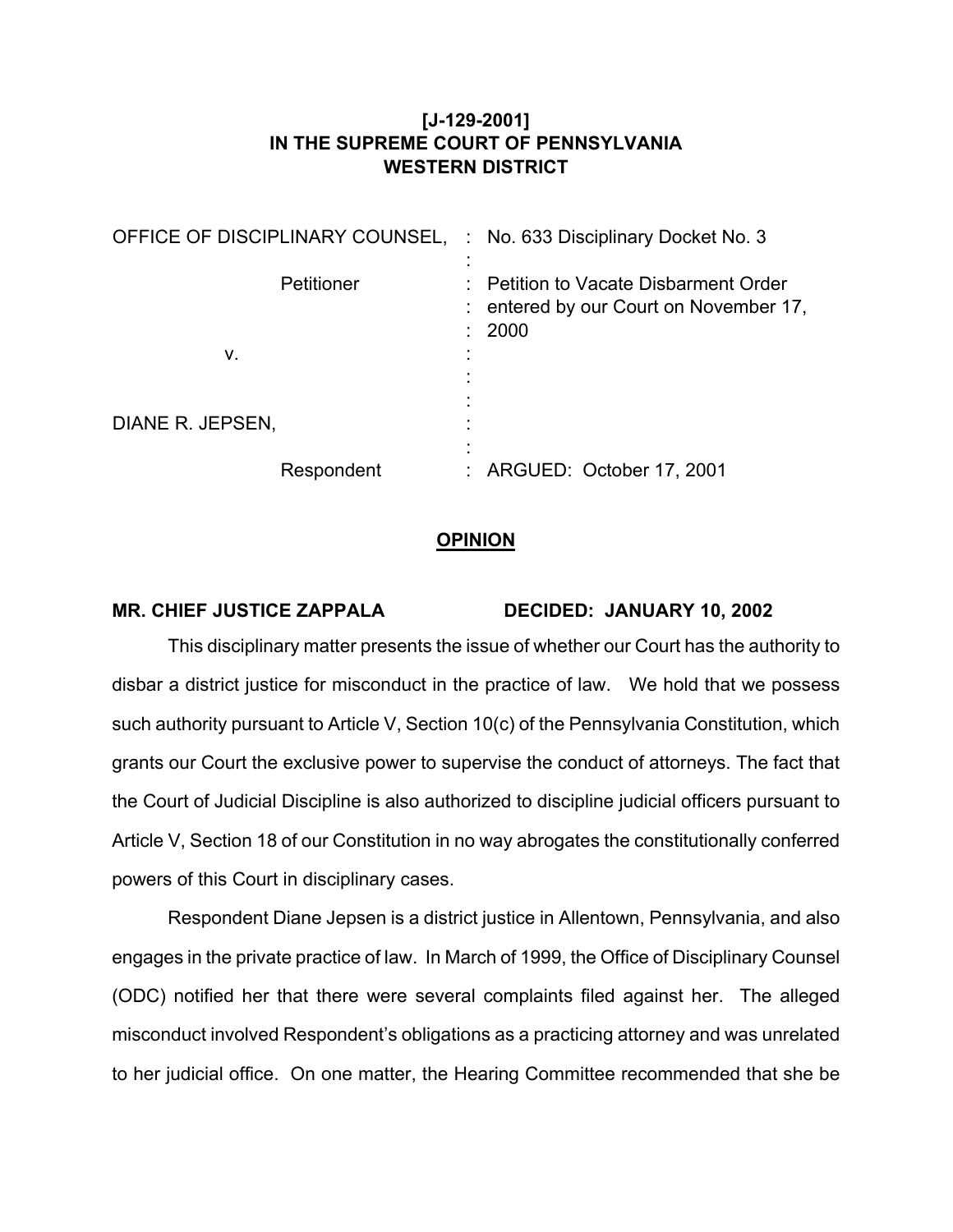suspended from the practice of law for 2 years. On August 17, 2000, the ODC filed a second petition for discipline, alleging that Respondent failed to appear for a scheduled informal admonition relating to misconduct in a case involving a different private client.

On October 5, 2000, Respondent filed a Verified Statement of Resignation, which complied with Pennsylvania Rule of Disciplinary Enforcement 2[1](#page-1-0)5.<sup>1</sup> As disclosed in Exhibit B to Respondent's Brief, Respondent's resignation noted that she was fully aware that the resignation statement was irrevocable and that she can apply for reinstatement to the practice of law only pursuant to the provisions of Rule 218, Pa.R.D.E. On November 17, 2000, our Court accepted Respondent's resignation and entered an order disbarring her by consent. The Judicial Conduct Board subsequently filed in our Court an application to implement automatic forfeiture of Respondent's judicial office pursuant to Article V, Section 18(d)(3) of the Pennsylvania Constitution, which provides that:

a justice of the peace convicted of misbehavior in office by a court, *disbarred*  as a member of the bar of the Supreme Court or removed under this section shall forfeit automatically his judicial office and thereafter be ineligible for judicial office.

Pa. Const. art. V, § 18(d)(3) (emphasis added). Our Court ultimately stayed this proceeding.

1

the resignation is freely and voluntarily rendered; the attorney is not being subject to coercion or duress; the attorney is fully aware of the implications of submitting the resignation; and whether or not the attorney has consulted or followed the advice of counsel in connection with the decision to resign.

Pa.R.D.E. 215(a)(1). The rule further requires the attorney to acknowledge that the material facts upon which the complaint is predicated are true and that the resignation is being submitted because the attorney knows that if charges were predicated upon the misconduct under investigation, the attorney could not successfully defend against them. Pa.R.D.E. 215(a)(3), (4).

<span id="page-1-0"></span><sup>1</sup> This rule requires the statement of resignation to state that the attorney desires to resign and that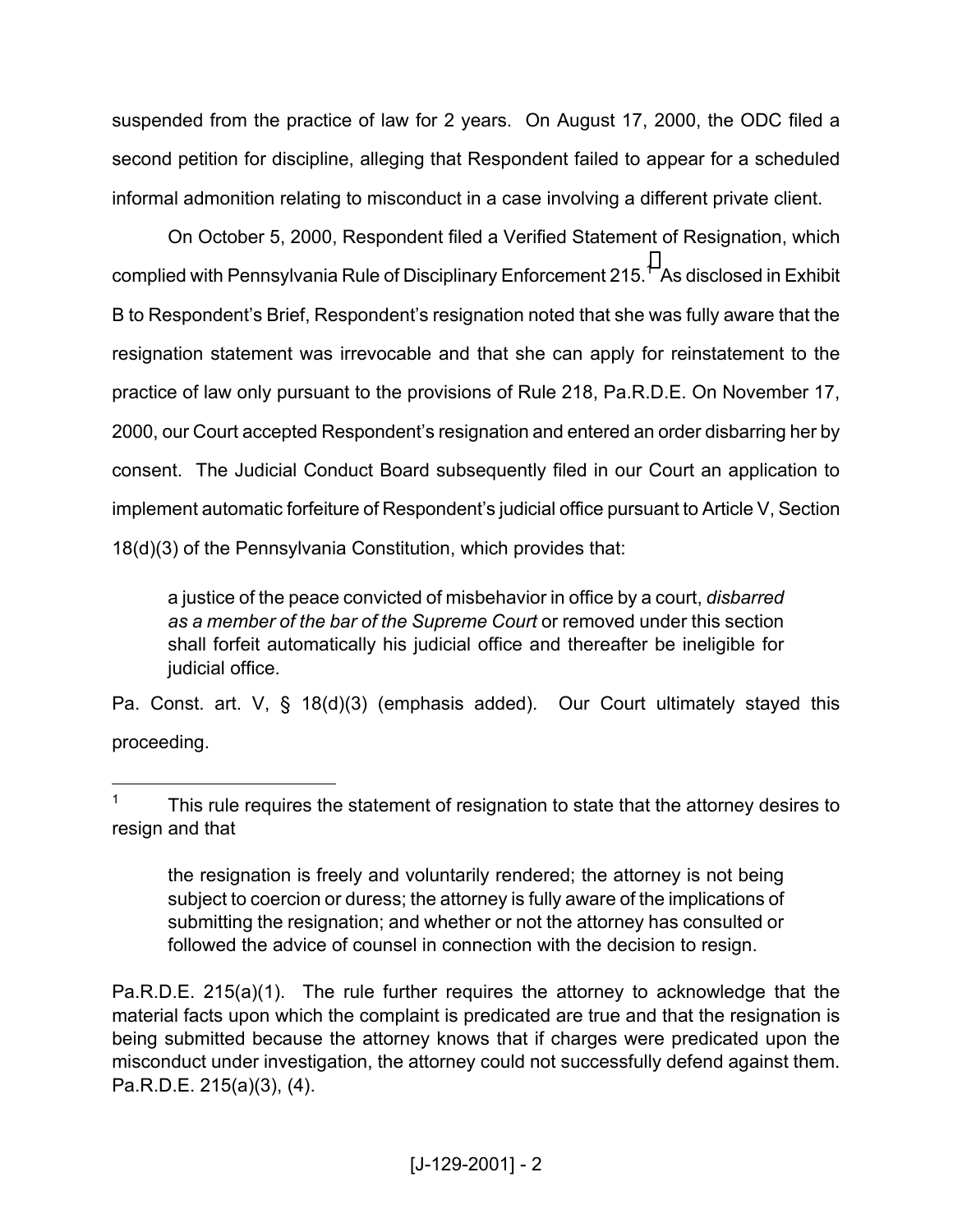On or about January 26, 2001, Respondent, now represented by counsel, filed a Petition to Vacate Disbarment and requested oral argument. In her petition, Respondent contended that her resignation was made unknowingly due to the fact that she was suffering from severe depression and was unrepresented by counsel at the time. She further asserted that the underlying misconduct did not warrant disbarment. In a supplemental petition, Respondent contended that our Court lacked jurisdiction because the disbarment by consent was commenced by the ODC. She argued that the Court of Judicial Discipline has exclusive authority to seek disciplinary action against judicial officers for misconduct occurring during the judicial service. On March 8, 2001, we granted Respondent's request for oral argument, limited to the issue of whether this Court has jurisdiction to disbar a sitting district justice. Although phrased in terms of jurisdiction, the real issue is whether our Court had the authority to impose the sanction of disbarment under the circumstances of this case.<sup>2</sup>

 Respondent's contention that our Court lacked authority to entertain her statement of resignation is based upon Article V, Section 18 of the Pennsylvania Constitution, which concerns the suspension, removal, discipline and other sanctions of members of the judiciary. This provision was amended in 1993 by the citizens of this Commonwealth. The amendment abolished the Judicial Inquiry Review Board and created the Judicial Conduct Board and the Court of Judicial Discipline. The amendment describes the Court of Judicial Discipline as an independent board within the judicial branch, which is to determine

1

<span id="page-2-0"></span><sup>2</sup> As we noted in Riedel v. Human Relations Commission of the City of Reading, 739 A.2d 121 (Pa. 1999), jurisdiction and power are not interchangeable although judges and lawyers often confuse them. Jurisdiction relates solely to the competency of the particular court or administrative body to determine controversies of the general class to which the case then presented for its consideration belongs. Power, on the other hand, means the ability of a decision-making body to order or effect a certain result. Id. at 124.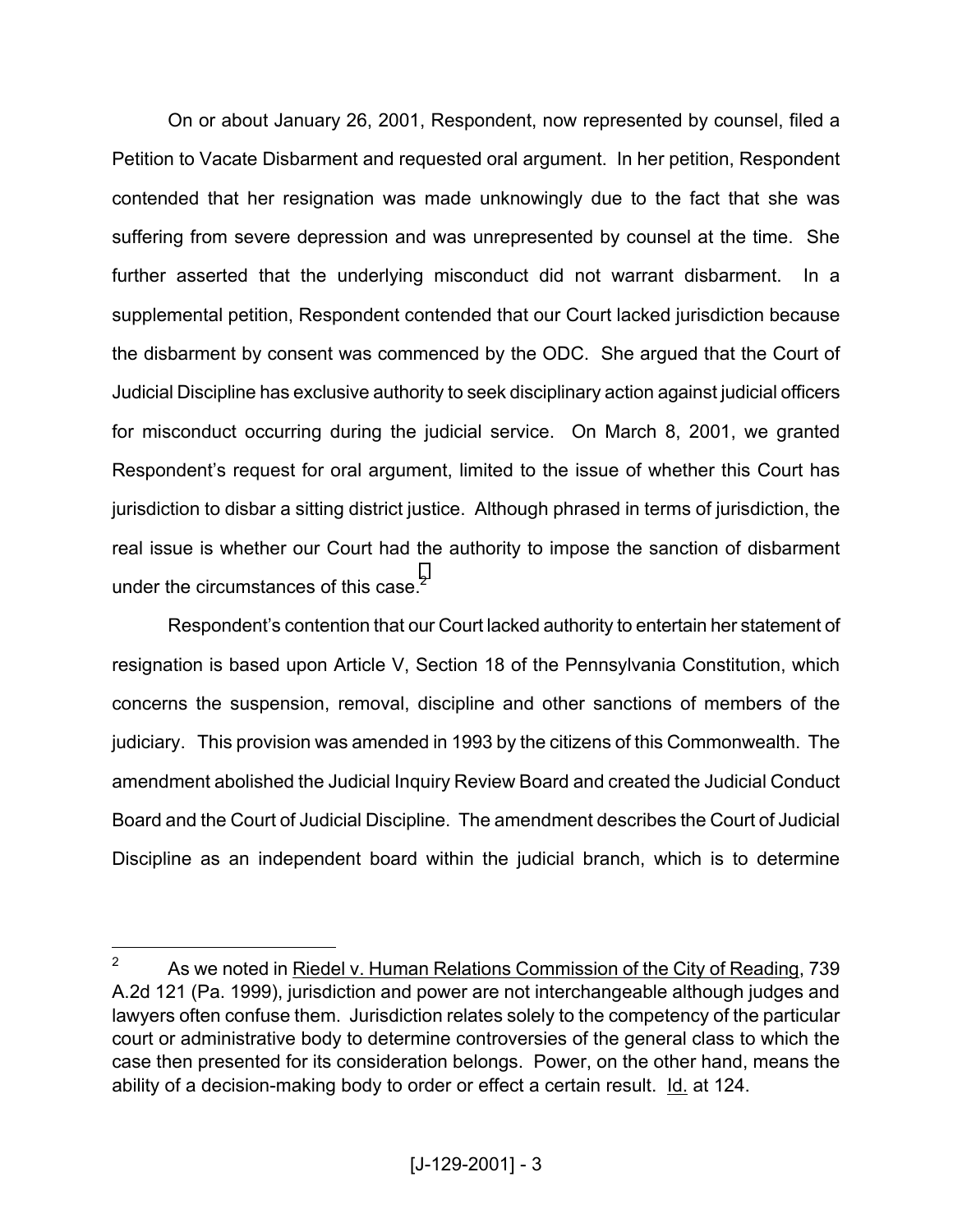whether sanctions should be imposed upon judicial officers. Subsection (d)(1) of Section

18, upon which Respondent primarily relies, provides in relevant part as follows:

A justice, judge or justice of the peace shall be subject to disciplinary action pursuant to this section as follows:

(1) A justice, judge or justice of the peace may be suspended, removed from office or otherwise disciplined for conviction of a felony; violation of section 17 of this article [relating to violations of rules or canons prescribed by the Supreme Court]; misconduct in office; neglect or failure to perform the duties of office or conduct which prejudices the proper administration of justice or brings the judicial office into disrepute**,** whether or not the conduct occurred while acting in a judicial capacity or is prohibited by law; or conduct in violation of a canon or rule prescribed by the Supreme Court. . . .

Pa. Const. art. V, § 18(d)(1).

 Respondent contends that because amended Section 18 refers specifically to district justices and encompasses conduct outside the judicial capacity, the Court of Judicial Discipline has *exclusive* authority over her misconduct. She asserts that the jurisdiction of the Court of Judicial Discipline expressly includes matters involving violations of Section 17 of Article V, relating to violations of "rules or canons prescribed by the Supreme Court." Pa. Const. art. V, § 18(d)(1). Respondent contends that such violations include infractions of the Rules of Professional Conduct, the Code of Judicial Conduct and the Rules for District Justices, under which her misconduct falls. Accordingly, she requests that we vacate the disbarment order and transfer the matter to the Judicial Conduct Board for appropriate action.

In support of her position, Respondent cites pre-1993 amendment cases, which focus on the necessity of an independent tribunal to impose sanctions upon members of the judiciary. *See* Office of Disciplinary Counsel v. Anonymous Attorney A, 595 A.2d 42 (Pa. 1991) (holding that Judicial Inquiry Review Board, as opposed to the Disciplinary Board, has jurisdiction to discipline judicial officers for misconduct); Office of Disciplinary Counsel v. Surrick, 555 A.2d 883 (Pa. 1989) (holding that attorney serving on the Judicial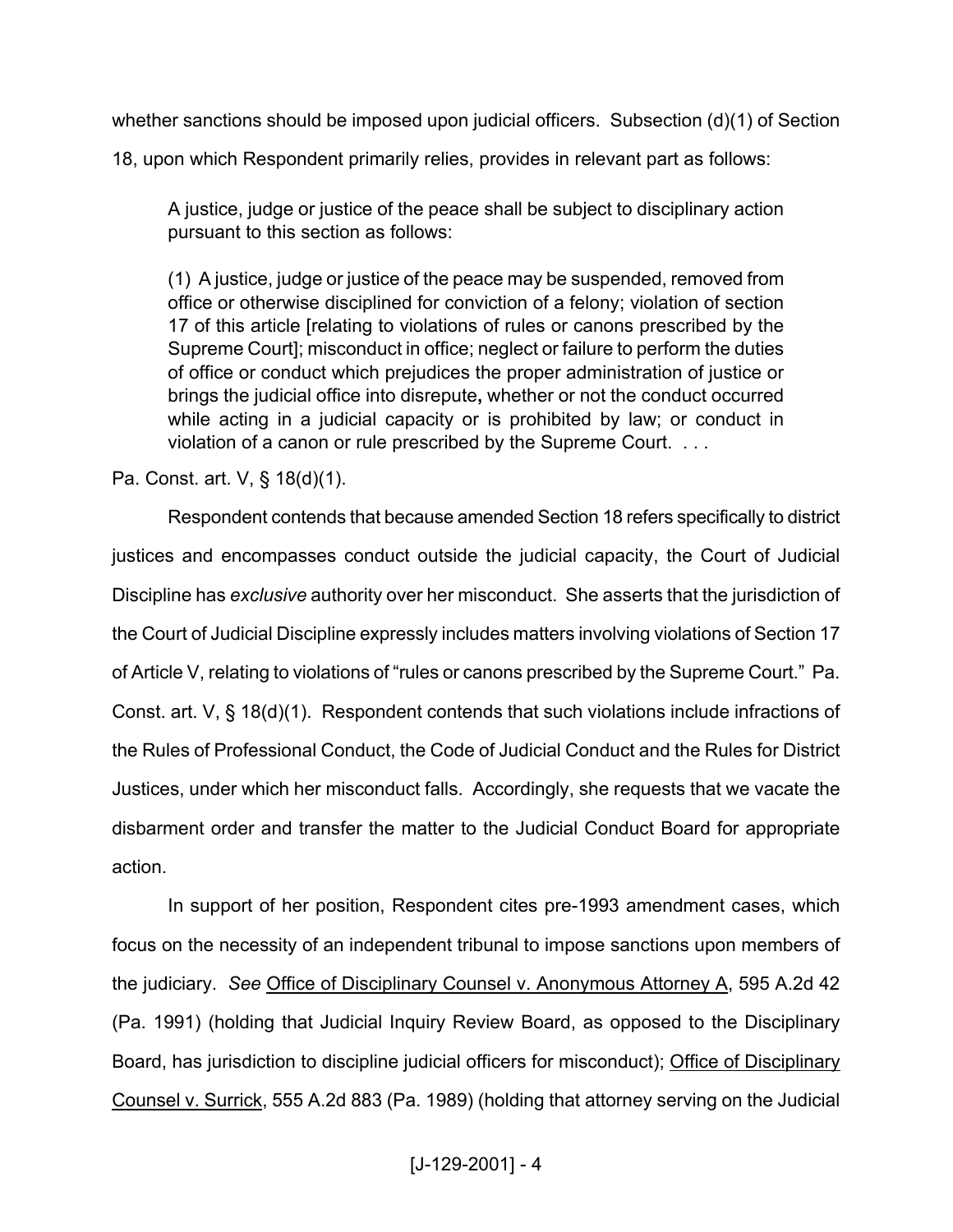<span id="page-4-1"></span>Inquiry Review Board is not subject to the jurisdiction of the Disciplinary Board). Finally, Respondent relies on In re Larsen, 717 A.2d 39 (Pa. Ct. Jud. Disc. 1998), where the Court of Judicial Discipline held that it has "*exclusive* authority to seek disciplinary action, including disbarment from the practice of law, against judicial officers for misconduct occurring during their judicial service." Id. at 46 (emphasis added).

The ODC contends that Article V, Section 18 is not implicated here because Respondent's misconduct occurred during her practice of law. It submits that our Court has *exclusive* authority to disbar Respondent pursuant to Article V, Section 10(c) of the Pennsylvania Constitution, $3$  which grants this Court sole supervisory power over the practice of law. *See also* Pa.R.D.E. 103 (Supreme Court has inherent and exclusive authority over the conduct of attorneys).

 Contrary to the arguments in favor of exclusive authority in either the Disciplinary Board or the Court of Judicial Discipline, we hold that both entities possess constitutionally conferred authority to entertain charges filed against a judicial officer who commits misconduct during the practice of law. Each tribunal is likewise capable of determining the appropriate discipline. In either case, this Court is the final arbiter in determining a lawful sanction.<sup>[4](#page-4-1)</sup> Our holding is based upon the fact that the 1993 amendment to Article V,

Pa. Const. art. V, § 10(c).

(continued…)

1

<span id="page-4-0"></span><sup>3</sup> Article V, Section 10(c) states, in pertinent part, as follows:

The Supreme Court shall have the power to prescribe general rules governing practice, procedure and the conduct of all courts . . . and for admission to the Bar and to practice law, and the administration of all courts and supervision of all officers of the judicial branch . . . .

<sup>4</sup> Our review in matters relating to attorney discipline is *de novo,* In re: Iulo, 766 A.2d 335 (Pa. 2001). This Court's review in cases before the Judicial Conduct Board is set forth in Article V, Section 18(c)(2), which states that: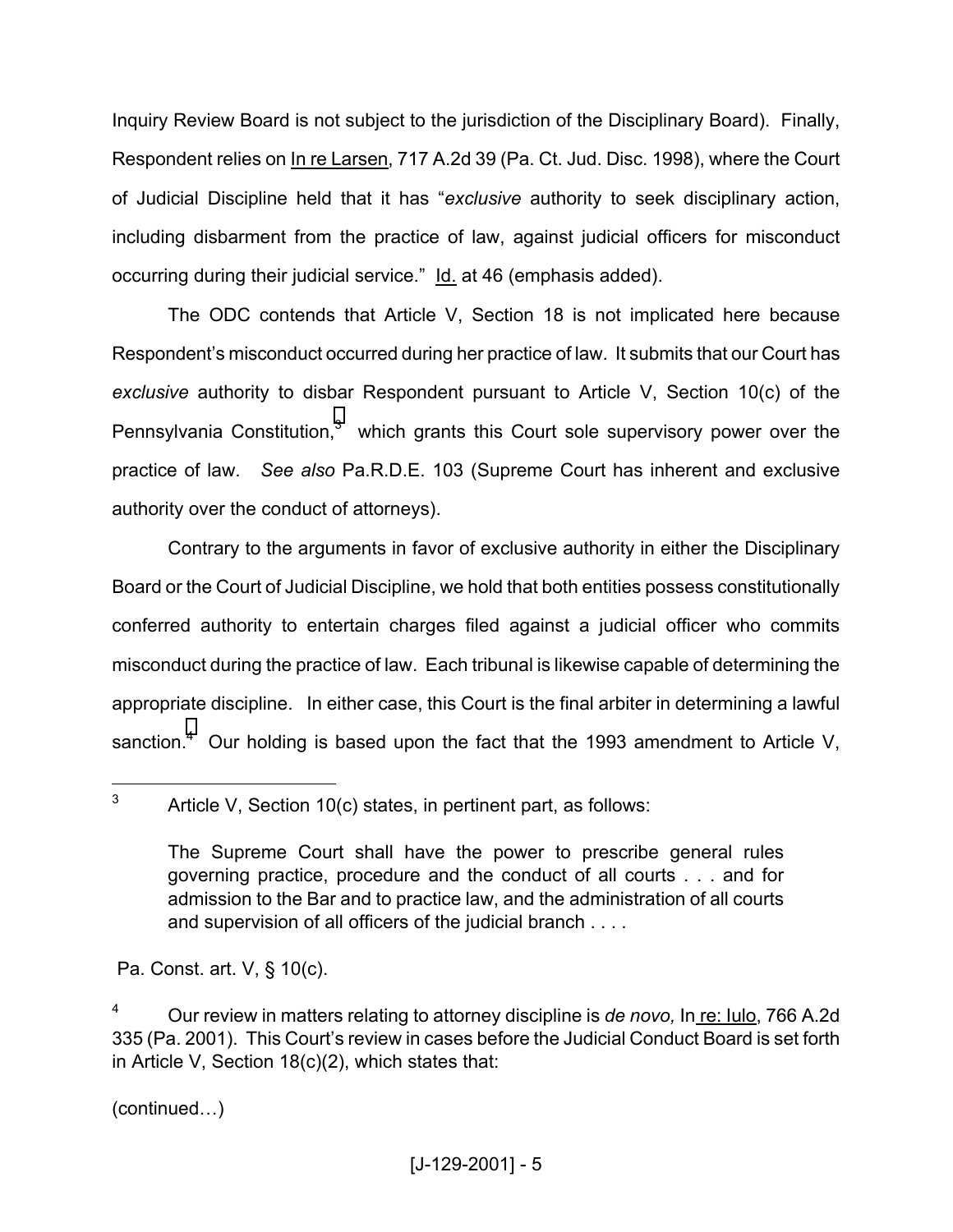Section 18 did not divest our Court of our supervisory power over the practice of law. Regardless of the nature of misconduct involved, the determination of whether an attorney is fit to practice law falls within the realm of this Court's authority. The amendment to Section 18, however, also granted to the Court of Judicial Discipline the authority to sanction a judicial officer "whether or not the conduct occurred while acting in a judicial capacity or is prohibited by law." Pa. Const. art. V, § 18(d)(1). It further conferred upon that court the power to order "removal from office, suspension, censure *or other discipline as authorized by this section and as warranted by the record*." Pa. Const. art. V, § 18(b)(5) (emphasis added).

In concluding that our authority under Article V, Section 10(c) remains inviolate, we rely on cases that have examined the effect the 1993 amendments to Section 18 have had on powers previously exercised by this Court and by the Commonwealth Court. The case of In re: Assignment of Avellino, 690 A.2d 1138 (Pa. 1997), involved a petition filed by the president judge of the court of common pleas and the administrative judge of the trial division of that court, alleging that Judge Avellino failed to comply with a judicial assignment. Judge Avellino contended that our Court lacked jurisdiction over the matter.

We rejected this argument, finding that the amendments to Article V, Section 18 had no effect on our general supervisory and administrative authority over all the courts. We stated:

Judge Avellino argues that "The text and context of the 1993 amendments to Article V, Section 18, manifest an intent to limit the Supreme Court's authority

1

Pa. Const. art. V, § 18(c)(2). *See also* In re: Hasay, 686 A.2d 809 (Pa. 1996).

<sup>(…</sup>continued)

On appeal, the Supreme Court or special tribunal shall review the record of the proceedings of the court as follows: on the law, the scope of review is plenary; on the facts, the scope of review is clearly erroneous; and as to sanctions, the scope of review is whether the sanctions imposed were lawful.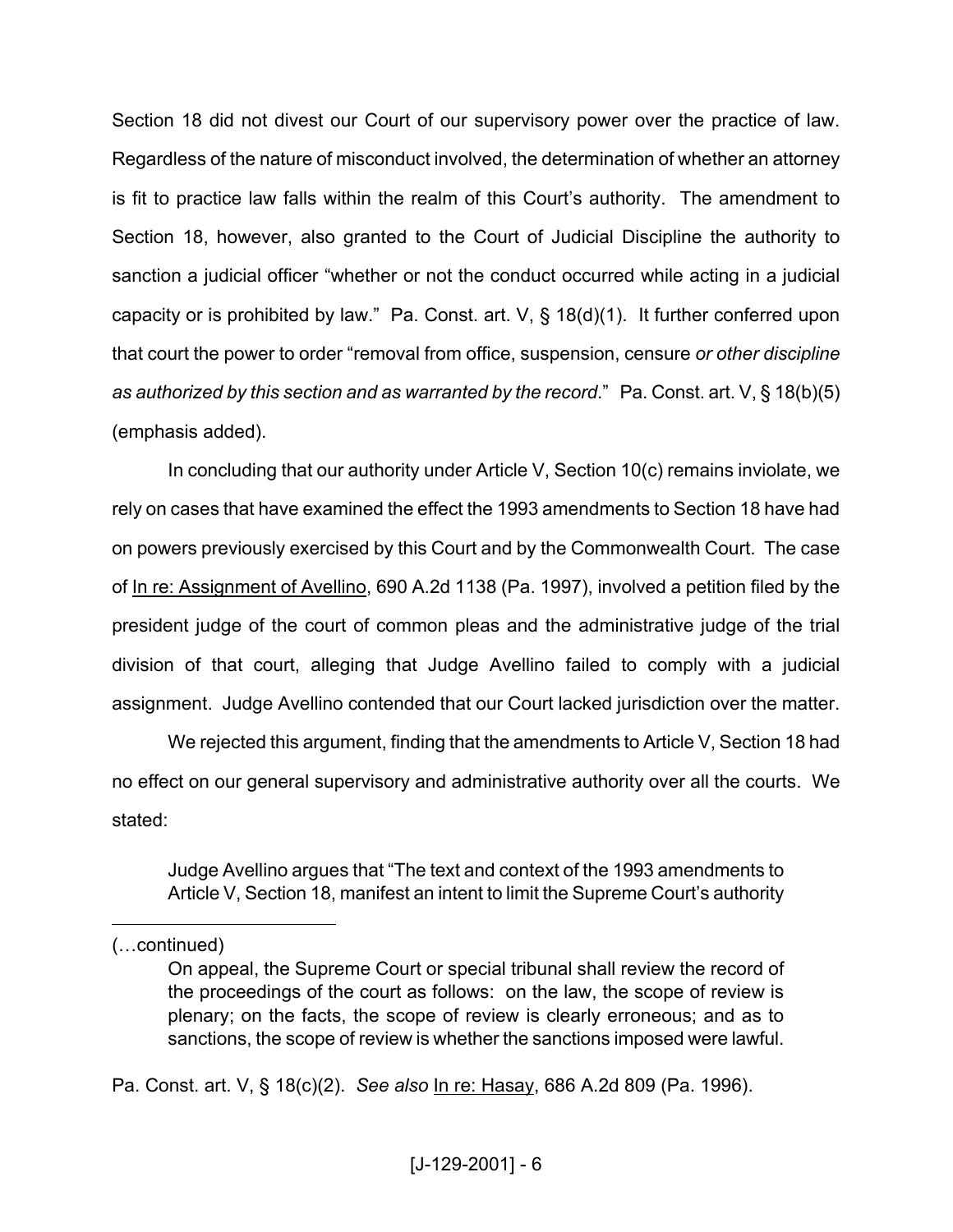to impose discipline de novo, and its jurisdiction to review decisions of the Court of Judicial Discipline imposing sanctions." Brief at p. 20. The 1993 amendments, however, altered the mechanism for investigating and adjudicating charges of judicial misconduct by abolishing the Judicial Inquiry Review Board and creating the Judicial Conduct Board and the Court of Judicial Discipline. Given our clear holding sixteen years earlier in [In re Franciscus, 369 A.2d 1190 (Pa. 1977)], that our supervisory power was neither revoked nor diminished by Section 18, had the people intended to revoke or diminish that power in amending Section 18 the amendment would have explicitly so provided. Nowhere in the amended Section 18 is such an intention expressed or even implied.

## Id. at 1143.

We further noted that action taken by this Court pursuant to our supervisory power over the courts does not affect the independent authority of the Judicial Conduct Board to investigate the same conduct for purposes of disciplinary action pursuant to Article V, Section 18. Id. at 1143 n.6.

The case of In re: Judicial Conduct Board Subpoena No. 96076, 703 A.3d 461 (Pa. 1997), is also instructive. There, the issue was what tribunal has jurisdiction to enforce a subpoena issued by the Judicial Conduct Board during a confidential investigation prior to the filing of a complaint before the Court of Judicial Discipline. The Judicial Conduct Board asserted that the Commonwealth Court was the proper tribunal pursuant to 42 Pa.C.S. § 761(a)(2), which gives that court original jurisdiction of all civil actions or proceedings "by the Commonwealth government, including an officer thereof, acting in his official capacity." Based upon the 1993 amendment to Article V, Section 18, however, the Commonwealth Court held that it is without jurisdiction in any matter involving discipline of a judicial officer and that the Court of Judicial Discipline is the sole tribunal with jurisdiction in such a proceeding. In re: Judicial Conduct Board Subpoena No. 96076, 686 A.2d 46, 48 (Pa. Cmwlth. 1996).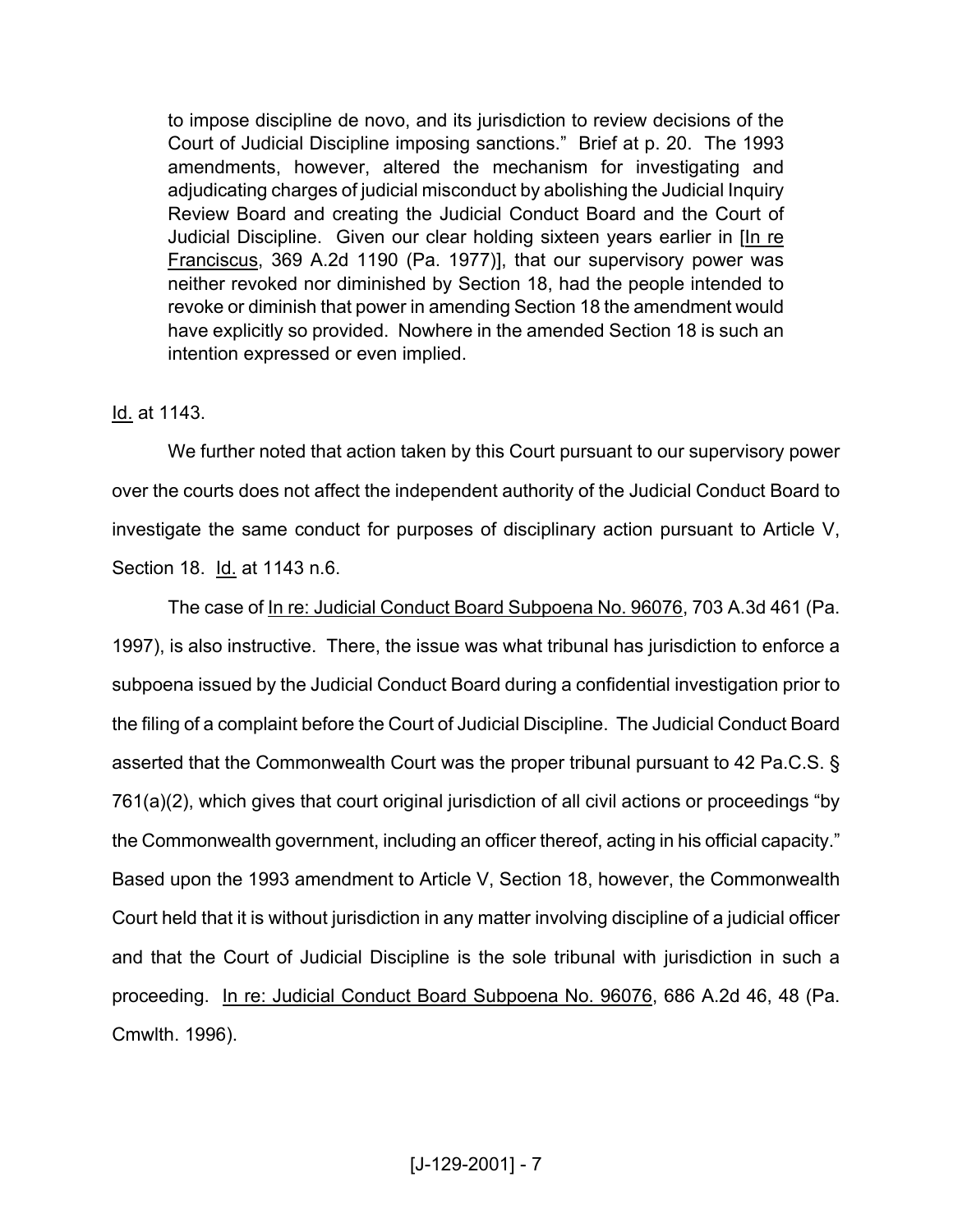Our Court reversed. We held that the jurisdiction of the Court of Judicial Discipline is triggered when the Judicial Conduct Board determines that there is probable cause to file formal charges against a judicial officer and the formal charges are filed in the Court of Judicial Discipline. 703 A.2d at 462. Because no charges had been filed in the Court of Judicial Discipline against the witness who was the subject of the subpoena, the proper tribunal for enforcement of the subpoena was the Commonwealth Court. In reaching this conclusion, we relied upon our decision in Avellino for the proposition that "the new constitutional framework for judicial discipline adopted in 1993 does not divest other courts of their former powers unless such divestiture is clearly expressed in the constitution." Id. at 463.

 As the 1993 amendment to Section 18 does not expressly divest this Court of our inherent and exclusive power to supervise the practice of law pursuant to Article V, Section 10(c) of the Pennsylvania Constitution, our Court retains such authority. As in Avellino, action taken by this Court pursuant to our supervisory power over the conduct of attorneys (as opposed to our supervisory power over the courts) does not affect the *independent* authority of the Judicial Conduct Board to investigate the same conduct for purposes of disciplinary action pursuant to Article V, Section 18. Similar to the procedural posture present in In re : Judicial Conduct Board Subpoena No. 96076, however, the jurisdiction of the Court of Judicial Discipline to impose its own sanction for Respondent's misconduct has not yet been triggered here.<sup>[5](#page-7-0)</sup> The complaints of Respondent's misconduct in the practice of law were filed with the ODC and Respondent's resulting statement of resignation

1

<span id="page-7-0"></span><sup>5</sup> The Judicial Conduct Board's institution of proceedings to seek the forfeiture of judicial office was based solely on Article V, Section 18(d)(3), which provides for *automatic* forfeiture when a district justice is disbarred by our Court. The Board did not look to Respondent's actual misconduct and seek a sanction in the Court of Judicial Discipline on those grounds.